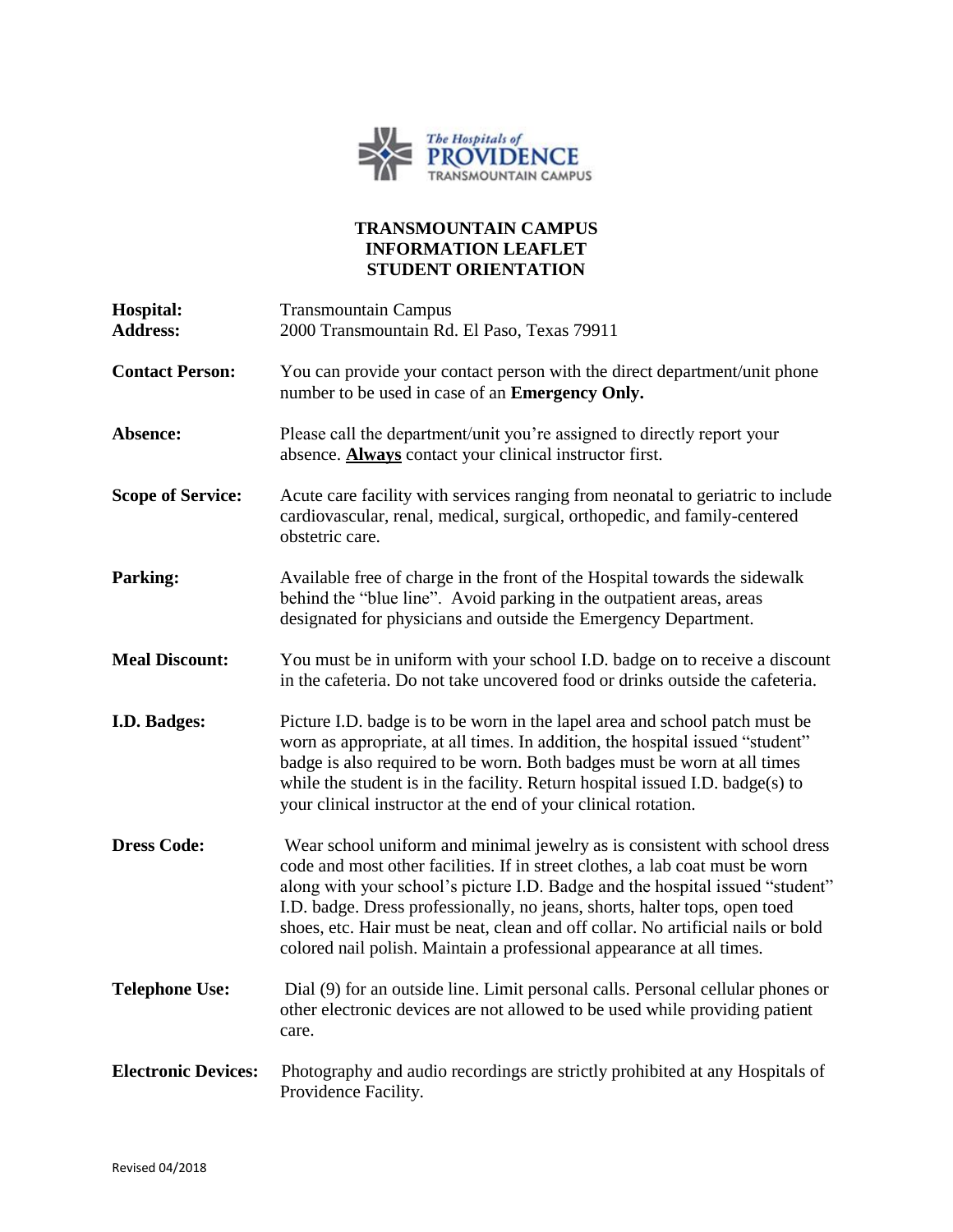| In Case of Injury:             | Notify your instructor immediately. During day shift report to Occupational |
|--------------------------------|-----------------------------------------------------------------------------|
|                                | Health Nurse. On off-shifts contact the Nursing Supervisor/AOD. A written   |
|                                | report will be completed.                                                   |
| <b>Additional Information:</b> | Students must complete and turn in all facility specific documentation      |
|                                | prior to starting clinical. The clinical instructor will make               |
|                                | arrangements for a facility tour prior the rotation start date.             |